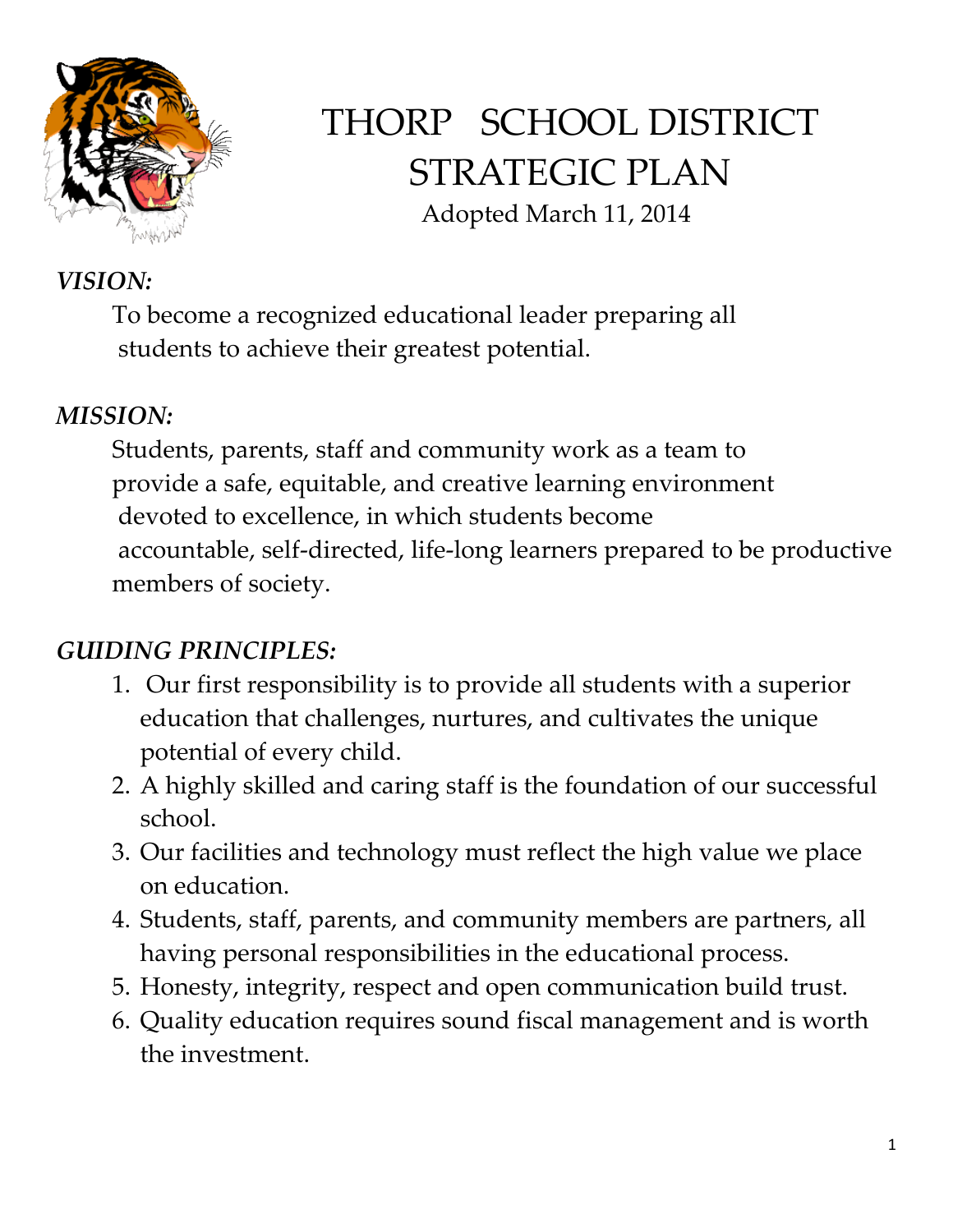## *LONG RANGE TARGETS:*

*District Target # 1:* **Instruction** – increase course offerings at the secondary level.

| Action                                       | Person Responsible       | Focus Year(s) |
|----------------------------------------------|--------------------------|---------------|
| Investigate various types of schedules to    | Principal, Secondary     | 2013-2014     |
| increase course options for students.        | Faculty                  | 2014-2015     |
| Develop AP and CTE classes as enrollment     | <b>Secondary Faculty</b> | 2014-2015     |
| allows.                                      |                          |               |
| Poll teachers to find areas of expertise and | Principal                | 2013-2014     |
| interest.                                    |                          | 2014-2015     |
| Work with TEA re contract language for       | Superintendent, TEA      | 2013-2014     |
| prep, # of preps, etc.                       | Reps                     |               |
| Maintain small class sizes, with none        | Superintendent/Principal | 2014-2015     |
| smaller than 3 students.                     |                          |               |

*District Target # 2:* **Curriculum/Assessment** – implement the Common Core State Standards and the related Smarter Balanced Assessment in English/Language Arts and Mathematics with fidelity.

| Action                                    | Person Responsible    | Focus Year(s) |
|-------------------------------------------|-----------------------|---------------|
| Provide ongoing professional development  | Principal, ESD 105    | 2013-2014     |
| to implement CCSS.                        |                       | 2014-2015     |
| Provide time and expectation to review    | Principal, Elementary | 2014-2015     |
| and align current curriculum with CCSS.   | and Secondary Faculty |               |
| Send volunteers to PLC training, using a  | <b>Teachers</b>       | 2014-2015     |
| trainer of trainers model.                |                       | 2015-2016     |
| Use assessment data to modify instruction | Elementary, Secondary | 2014-2015     |
| and/or course offerings.                  | Faculty               |               |
| Investigate ways to integrate application | Elementary, Secondary | 2013-2014     |
| level activities to connect with Smarter  | Faculty               | 2014-2015     |
| Balanced assessment format and level of   |                       |               |
| rigor.                                    |                       |               |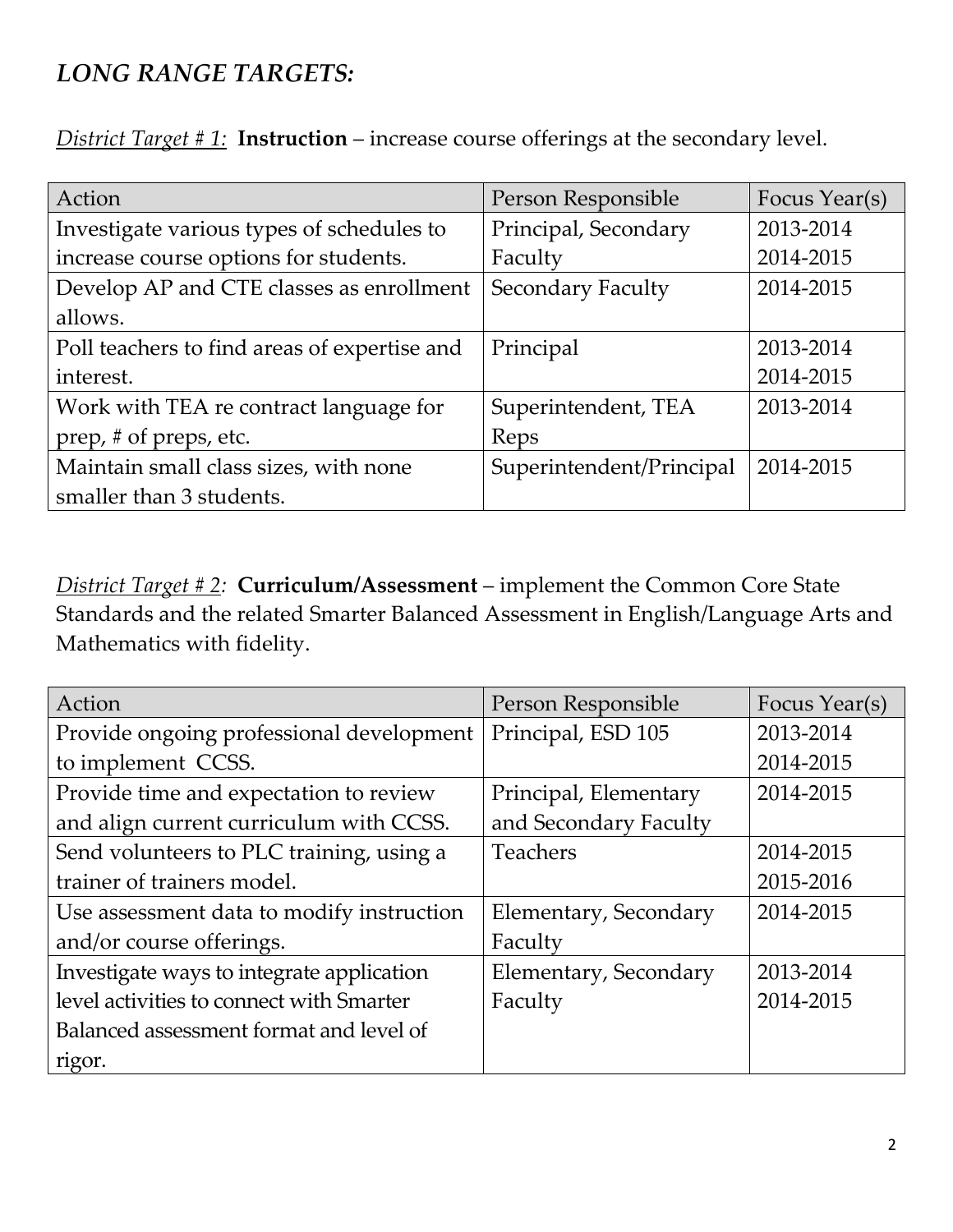*District Target # 3:* **Technology** – integrate the use of technology into instructional practice, teach digital citizenship, and make wise purchasing choices

| Action                                      | Person Responsible          | Focus Year(s) |
|---------------------------------------------|-----------------------------|---------------|
| Technology Committee continues to           | <b>Technology Committee</b> | ongoing       |
| oversee tech plan.                          |                             |               |
| Review technology standards.                | Elementary and              | 2015-2016     |
|                                             | Secondary Faculty,          | 2016-2017     |
|                                             | <b>Technology Committee</b> |               |
| Review SAMR model of technology             | Principal, Technology       | 2014-2015     |
| implementation (Substitute, Augment,        | Committee                   | 2015-2016     |
| Modify, Redefine) and implications for      |                             |               |
| instruction.                                |                             |               |
| Consider offering iPad classes for parents. | Superintendent/Principal    | 2015-2016     |
| Purchase/use digital citizenship            | Superintendent,             | 2014-2015     |
| curriculum for all students.                | <b>Technology Committee</b> | 2015-2016     |

*District Target # 4:* **Parent/Community Involvement –** increase the involvement and "buy-in" of parents and the community in our school

| Action                                     | Person Responsible       | Focus Year(s) |
|--------------------------------------------|--------------------------|---------------|
| Work with the Booster Club to plan special | Superintendent/Principal | 2014-2015     |
| events.                                    |                          | 2015-2016     |
| Encourage ASB to plan events to involve    | <b>ASB</b> Advisors      | 2015-2016     |
| parents and community.                     |                          |               |
| Investigate increased extracurricular      | Superintendent/Principal | 2014-2015     |
| activities.                                |                          | 2015-2016     |
| Conduct annual community survey.           | Superintendent           | ongoing       |
| Continue to work on communication via      | Superintendent,          | 2015-2016     |
| website, reader-board, and electronic      | Technology Coordinator,  | 2016-2017     |
| messenger.                                 | H.S. ASB Advisor         |               |
| Utilize Parent Advisory Committee for      | Superintendent/Principal | 2015-2016     |
| feedback about parent and community        |                          | 2016-2017     |
| involvement.                               |                          |               |